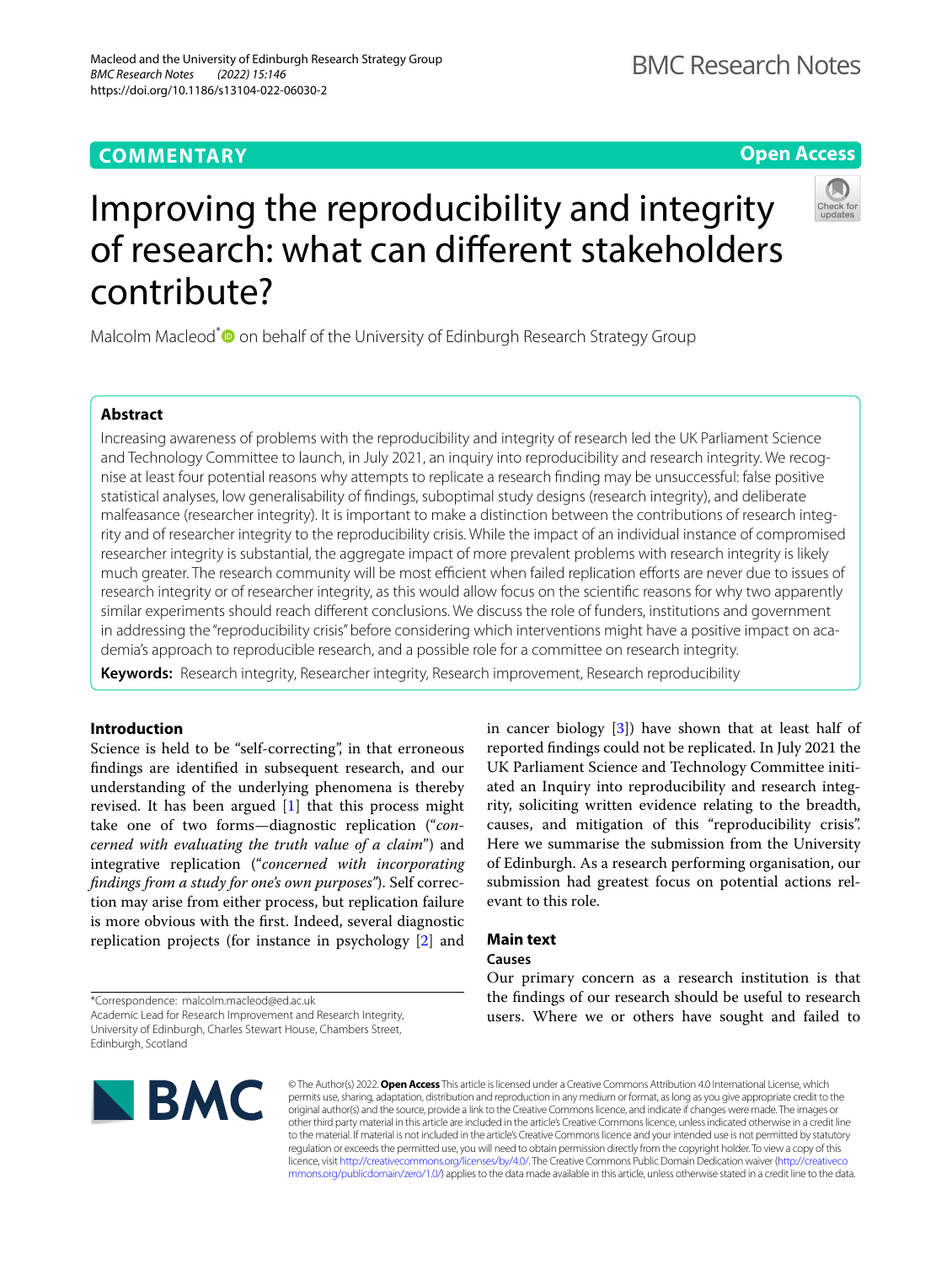replicate the fndings of our own research or that of others, we recognise at least four potential reasons for this (Table [1](#page-1-0)).

In our view the frst and second explanations—Type I statistical errors and a failure to generalise [\[4](#page-4-3)]—cannot be characterised as part of a "reproducibility crisis" because they are integral to the scientific process. They only cause problems where research fndings become part of a canon of belief without appropriate scrutiny or replication, and where our research ecosystems discourage the funding, conduct and publication of replication studies and of neutral results.

The third explanation—of suboptimal research practices—can be characterised as contributing to a crisis in reproducibility in that it relates to harms which are avoidable. There is broad consensus that the research ecosystem (and, in particular, systems of funding, publication and promotion) conditions researchers to behave in ways which maximise the prospects for "success" in these narrow terms but has adverse consequences in the reliability of research outputs [[5\]](#page-4-4). We do not consider this a deliberate manipulation or subversion of the research process. Importantly, identifcation of these practices provides direction for research improvement based on training, audit, and the provision of resources and incentive structures which enable and encourage researchers to do their best work  $[6]$  $[6]$  $[6]$ . This third category relates to the integrity of a research claim.

In contrast, deliberate researcher malfeasance (the fourth explanation) is completely unacceptable. This fourth category relates to the integrity with which the researcher conducted the research. It is we believe critical to make a distinction between the contributions of research integrity (category 3) and of researcher integrity (category 4) to the reproducibility crisis. While the impact of an individual instance of compromised researcher integrity is substantial, the aggregate impact of more prevalent problems with research integrity is likely much greater [\[7](#page-4-6)].

We appreciate that some readers will not agree with such a clear distinction between research integrity and researcher integrity. It has been argued in review that both of these are products of researcher behaviour, and that they have a fuid and inter-dependent relationship. Indeed, we would agree that a researcher who continues to pursue suboptimal research practices despite knowing that these are suboptimal demonstrates compromised researcher integrity. However, we fnd the distinction to be helpful in our institutional efforts in research improvement, as it facilitates discussions in research integrity without the implicit accusation that our target audience are not acting with professional integrity.

Our research endeavours will be most efficient when failed replication efforts are never due to issues of research integrity or of researcher integrity, as this would allow focus on the scientifc reasons for why two apparently similar experiments should reach diferent conclusions. Importantly, concerns about reproducibility and research integrity feed into wider issues of public trust in science and in the policy which this informs. It is therefore crucial that we ensure a well-founded credibility and authority for science in public debates and amongst policy makers, as they seek to apply and exploit research fndings for the public good.

**The role of funders in addressing the "reproducibility crisis"** The drivers of the behaviours and research approaches which lead to poor reproducibility, and the prevalence of such problems and their consequences for the progress of science, are well described (see for instance [\[5](#page-4-4), [8](#page-4-7)]). However, less is known of the efectiveness of interventions to improve research reproducibility. Many solutions have been proposed but few have been subjected to rigorous tests of whether they work as expected. Where they have been tested, interventions may be without efect (see for instance [\[9](#page-4-8)]).

In our view, the generation of evidence for what works in research improvement is an important and legitimate topic for research funding. While there are some funding schemes relevant to aspects of such work, they do not have a specifc remit for developing and testing interventions in research improvement. Further, a three-year funding cycle discourages the development of interventions which may require several years to show a beneft.

<span id="page-1-0"></span>

| <b>Table 1</b> Categories of reasons why attempts to replicate a research finding may be unsuccessful |  |  |
|-------------------------------------------------------------------------------------------------------|--|--|
|                                                                                                       |  |  |

| Category 1 | A valid research claim was made based on the observed data, but the statistical test had returned a Type I or "false positive" error                                                                                                                                                                                                                     |  |
|------------|----------------------------------------------------------------------------------------------------------------------------------------------------------------------------------------------------------------------------------------------------------------------------------------------------------------------------------------------------------|--|
| Category 2 | The claim that was made was valid under the particular circumstances under which it was tested but is not observed under the<br>circumstance in which replication was attempted. These different circumstances may be obvious or subtle, and their impact on the<br>observed phenomena may or may not be important in understanding the question at hand |  |
| Category 3 | The observations may have been due to sub-optimal study designs (which for instance allow the emergence of experimenter bias, or<br>selective data presentation, or hypothesising after results are known), which might generally be considered as questionable research<br>practices, with varying degrees of researcher culpability                    |  |
| Category 4 | The research claim may have been made following deliberate researcher malfeasance such as falsification or fabrication                                                                                                                                                                                                                                   |  |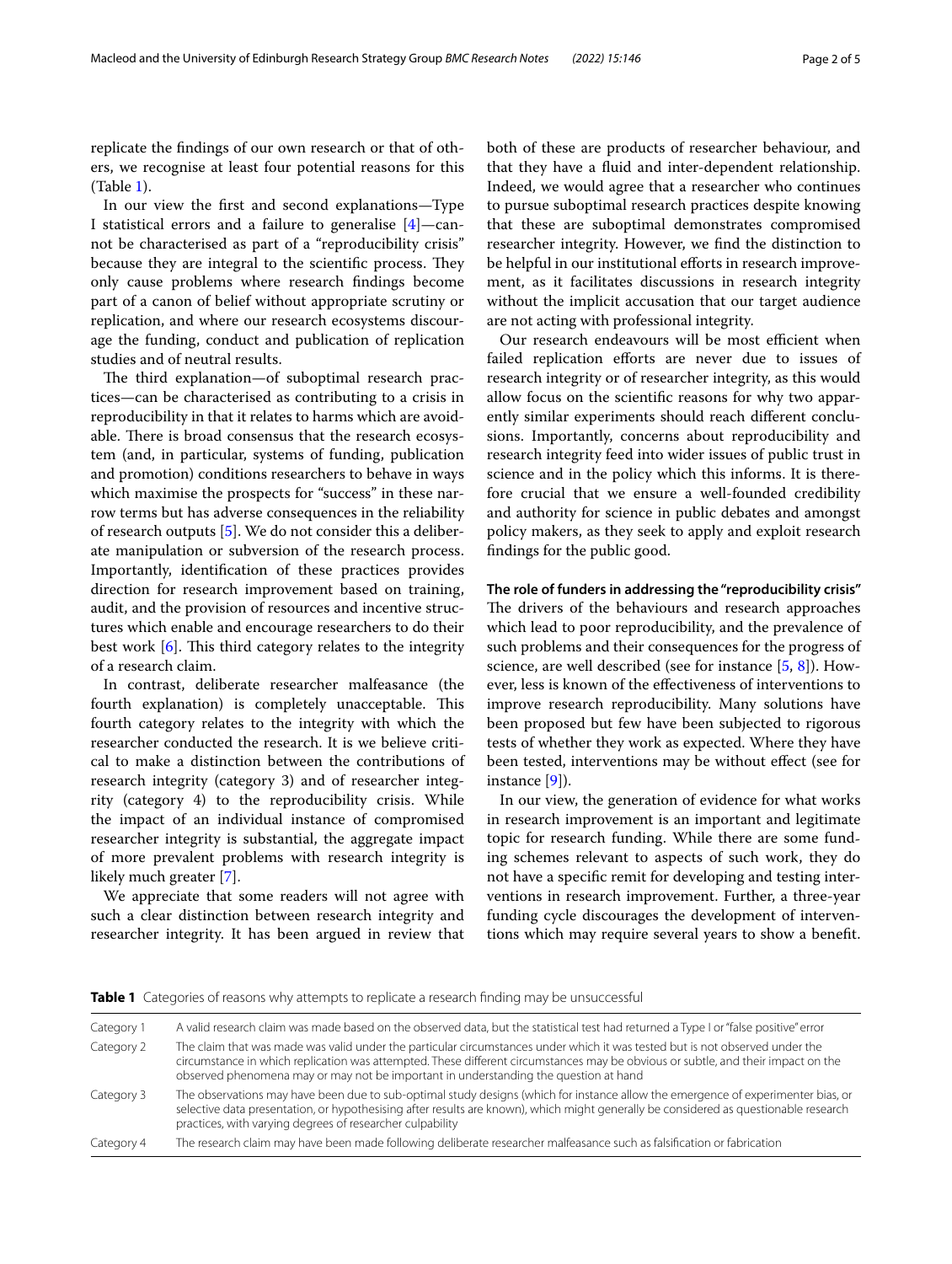These are missed opportunities, and provision of ringfenced funding for "research on research" is desirable.

Replication studies provide exceptional value for money, in that they have a high probability of revising existing knowledge. An efficient research funding model would contain a substantial stream dedicated to prospective replication studies. Within a given research feld, the establishment of multicentre consortia to conduct such research would also—by emphasising the importance of preregistration and rigorous experimental design—have beneficial effects on other (non-replication) research conducted by consortium members.

# **The role of Research institutions in addressing the "reproducibility crisis"**

Recent years have seen increasingly detailed discussion of the role of research performing institutions in promoting research integrity [[10,](#page-4-9) [11](#page-4-10)], much of which is relevant to research reproducibility. Institutions should have robust systems in place to identify issues of researcher integrity, to respond to internal or external allegations of such activity, and to take appropriate action. However, we believe a more important role is in engendering research integrity (category 3 above). Appropriate researcher behaviours might be encouraged by ensuring they have the capabilities to do excellent research, through education, training and mentoring; opportunities to do so, for instance through the provision of tools to support open publication, data sharing and pre-registration; and motivation, for instance through appointment and promotion criteria which are more concerned with research quality and less concerned with where it was published or how much grant income was generated, and which recognise broader contributions to good research citizenship [\[12](#page-4-11)]. This should be accompanied by greater attention to continuing professional development for researchers, including time for refection on the strengths and weaknesses of their current research approaches, and the development of skills in research improvement approaches.

Of course, the behaviours of researchers and research institutions are deeply ingrained and shaped by external as well as internal forces. For instance, while a PhD student may be entirely confdent that their own institution recognises and rewards excellence in research processes, if they do not have this confdence in other institutions where they might seek future employment, they may feel obliged to seek more conventional markers of esteem. Enabling a "levelling up" across UK institutions—for instance through organisations such as the UK Reproducibility Network [[13\]](#page-4-12)—will help address this concern.

Further, we believe that there may be substantial opportunities in applying improvement methods—widespread in healthcare, industry and even sporting endeavour—to the process of producing research [\[14](#page-4-13)]. First, a research group asserts what they consider to represent best practice, based for instance on external guidelines for the conduct and reporting of research, on the fndings of research on research, or on the expressed needs of research users. Current performance is evaluated and strategies developed to improve that performance. These are then piloted in small tests of change. If performance improves, we adopt the change, and if not, we revise the strategy and try again. Through focussing on delivering improvements in the way we do research, we seek to embed a system of "quality by design", to complement the external "quality by outputs evaluation" involved for instance in the Research Excellence Framework [\[15](#page-4-14)].

# **What might have a positive impact on academia's approach to reproducible research?**

In essence, we need to value the quality of the research process more than we do the results of that research. For us this means.

- Richer and deeper training and education in rigorous research practices.
- Changes to criteria for appointment and promotion to value researcher behaviours as well as researcher outputs.
- Institutional investment in quality by design.
- Emphasising professional obligations of researchers in good research citizenship.
- Seeking to embed best practice as a habit rather than a rigid straight-jacket.

A key insight is that issues of reproducibility—what one might consider as the provenance of a research claimare likely to be problematic in most disciplines—and we should proceed on the basis that they are present unless we can demonstrate that they are not.

Finally, the precarious nature of research careers is such that early career researchers, and their supervisors, spend much of their time focussing on where they will get their next three years of funding—or what they will do if they do not. This continual pressure is one reason for the drive to publication, even if the work is not quite ready and the fndings are not quite secure. Re-shaping research careers to reduce the metronomic requirement for stellar results would go some way to improving research practice. Of several options, the provision of "run through training" from frst post-doc to independence, with funding secured for 7–10 years, might be helpful. Another approach would be to shift the balance of salary source, so that a higher proportion came in core funding and less came through research grants. These are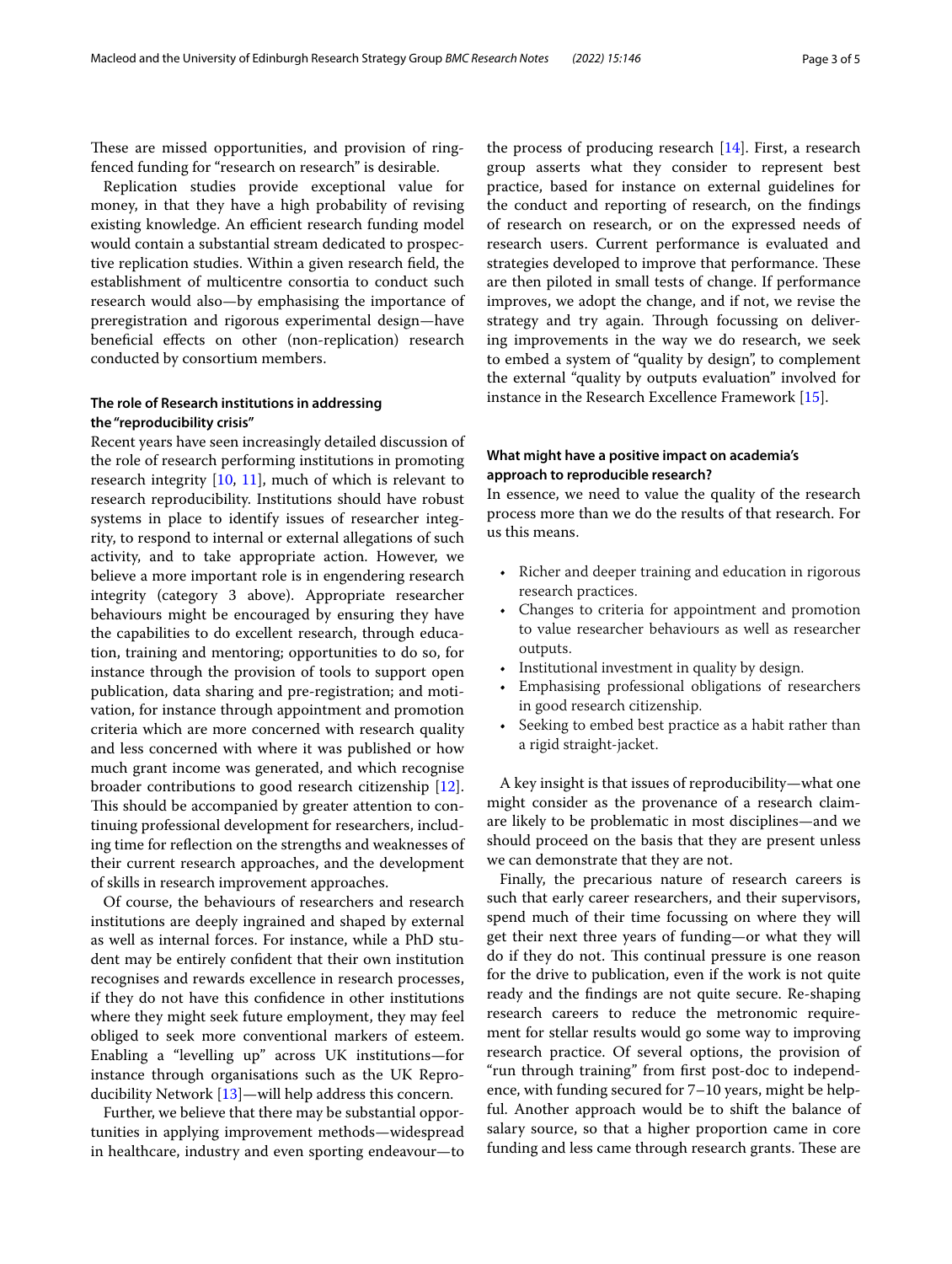

<span id="page-3-0"></span>complex issues, and a national review of research career pathways may be helpful.

Institutions seeking to implement change will wish to have confdence that that change will be efective, and will provide good value. Taking for example the provision of enhanced statistical and methodological support, while there is some consensus that this would be "a good thing", we do not know by how much it might improve performance or what the costs might be. In such circumstances, testing interventions in randomised trials may be helpful.

Proposed interventions can be mapped in three dimensional space according to cost, potential beneft, and the certainty in these estimates (Fig.  $1$ ). Where there is certainty, implementation decisions can be informed by institutional prioritisation, but where there is uncertainty, options include implementation with audit (where costs are low) or randomised studies.

# **The role of Government in addressing the "reproducibility crisis"**

We expect the governments will seek to maximise the value of taxpayer investment in research. This value comes not just from research outputs, but also from closer interactions between academia and industry; the economic contribution of start-up and spin-out companies; and the availability of a skilled research workforce available for recruitment to the private sector. To maximise this value, we therefore need to focus not only on the reliability, credibility, and reproducibility of research outputs, but also on ensuring that our research workforce is well versed in the approaches to increasing reproducibility described herein. It would be surprising if government did not seek to ensure that intermediate agencies such as UKRI sought to maximise the reproducibility of the work which they funded.

# **Would establishing a national committee on research integrity under UKRI impact the reproducibility crisis?**

Research integrity is an issue in every aspect of the work of UKRI, and there is a risk that the establishment of a national committee could lead other parts of the organisation to think that responsibility for research integrity did not lie with them. It is also critically important that UKRI makes a distinction between research integrity and researcher integrity. The role of such a committee should include (i) an annual audit of UKRIs eforts to support research integrity; (ii) funding research in and pilot implementation of research integrity improvement projects; and (iii) developing proposals for how an institution's systems to support research improvement can be recognised in UKRI funding decisions and in research evaluation exercises, rewarding systems which provide "quality by design".

# **Outlook**

It is right that the Science and Technology Committee of the UK Parliament is concerned with the research reproducibility. Eforts in research improvement, led from the research community, have the potential to cement the UKs reputation as a global research power. If we do not engage, wholeheartedly, in such eforts, it is possible that more formal systems of research oversight may be deemed necessary.

#### **Abbreviations**

STC: UK Parliament Science and Technology Committee; REF: Research Excellence Framework; UKRI MRC: UKRI Medical Research Council; UKRI: UK Research and Innovation.

#### **Acknowledgements**

This article is based on the Response from the University of Edinburgh to the UK Parliament Science and Technology Committee Inquiry "Reproducibility and research integrity".